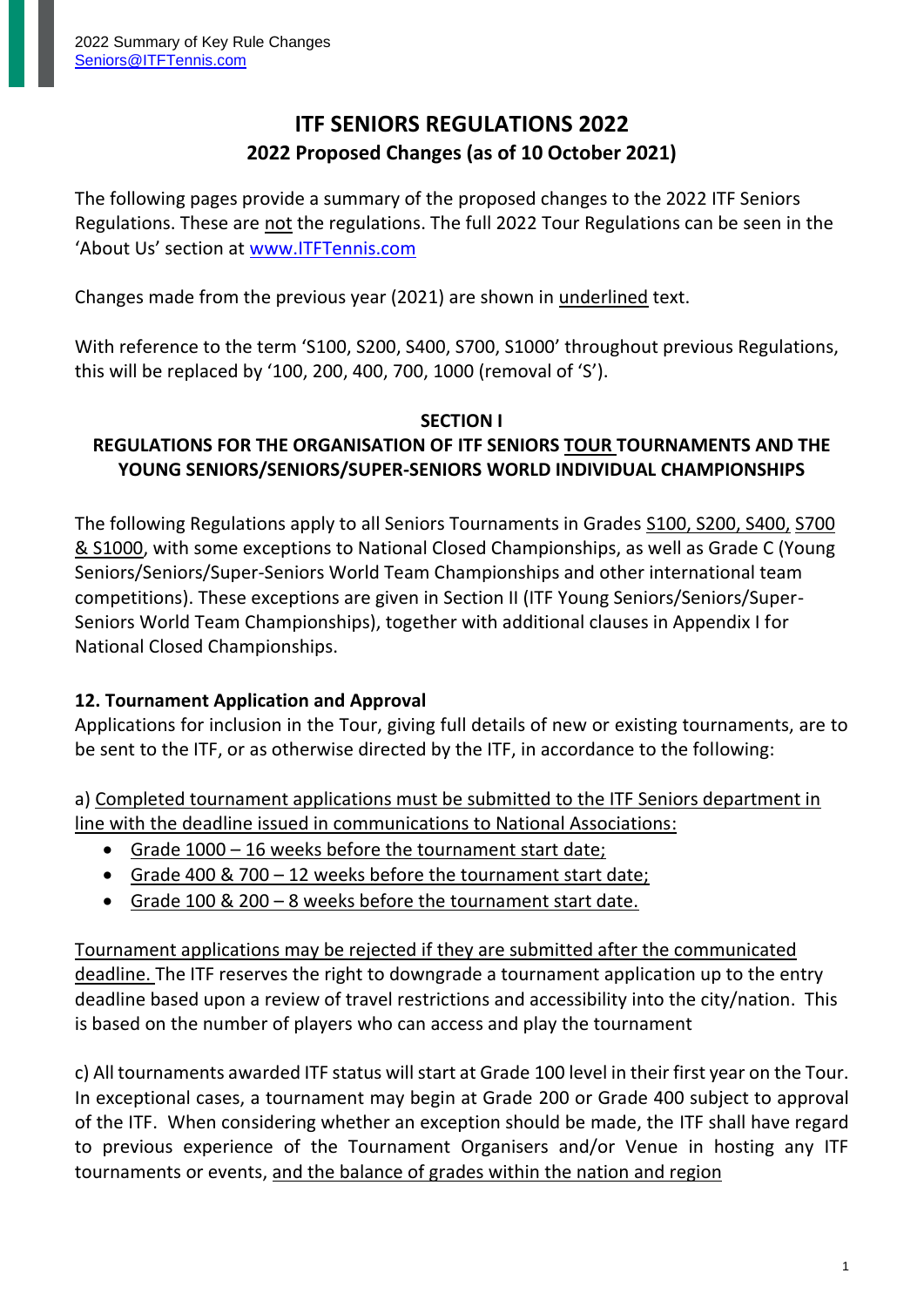## **18. Tournament Grading**

There are six (6) tournament grades. The entry level tournament grade is 100, followed by 200, 400, 700, 1000 and World Championships. Tournaments awarded the 1000 grade must not overlap event dates with the World Team & Individual Championships for the corresponding age group(s).

700 grade tournaments must not overlap event dates with 1000 grade tournament in the same region, unless approved by the ITF, and where a large distance is in place between the two tournament locations.

100 and 200 grade tournaments may take place in the same nation and same tournament week, where there is a reasonable distance between the two tournament locations, and if approved by the National Association and ITF.

#### **19. Method of Ranking**

An extended rankings period is in place until 29 August 2022, at which time the ITF Seniors Rankings will return to a 52-week ranking. Points earned from 18 March 2019 to 31 August 2020 are extended in line with the following:

| Points earned from 18<br>March 2019 to 2 September<br>2019                                                | Points earned from 9<br>September 2019 to 16 March<br>2020                                                 | Points earned from 7<br>September 2020 onwards                      |
|-----------------------------------------------------------------------------------------------------------|------------------------------------------------------------------------------------------------------------|---------------------------------------------------------------------|
| Points earned in this<br>period will drop on a weekly<br>basis between 14 March 2022<br>$-29$ August 2022 | Points earned in this<br>period will drop on a weekly<br>basis between 6 September<br>2021 - 14 March 2022 | Points earned from 7<br>September 2020 will drop<br>after 52 weeks. |
| Points remain countable for 3 Points remain countable for 2<br>years (156 weeks)                          | years (104 weeks)                                                                                          | Points earned drop after 52<br>weeks                                |

- Between January-March 2022, players will lose points earned between January-March in 2020 & 2021. For example, points earned on 6 January 2020 and 4 January 2021 will drop on 3 January 2022.
- Results from World Championships, 1000, 700 & 400) tournaments will be counted a maximum of once within a player's best 4 results during the extended rankings period, i.e., double counting of the same tournament is not permitted. If a player competes in the same tournament on multiple occasions within the extended period, the best result will be counted.
- Points earned from the 2021 World Championships (Young Seniors, Seniors and Super-Seniors) will be the only edition included in the rankings calculation. These will be replaced in 2022 when then next edition takes place.
- From 29 August 2022 onwards, only points earned in the previous 52 weeks will remain countable.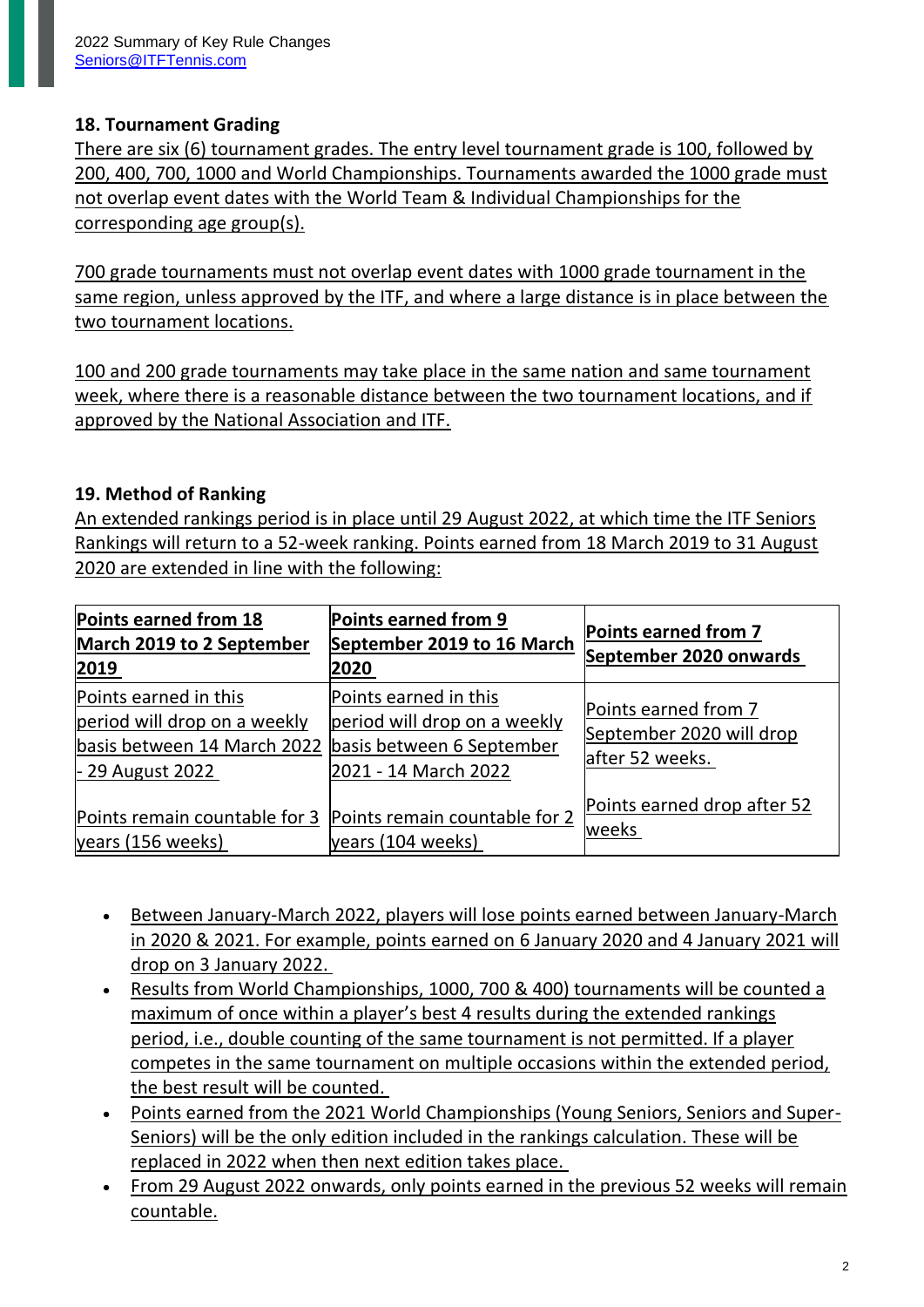Ranking points earned by a player in their previous qualified age group at the most recent edition of the World Individual Championships will be maintained until the week after the World Individual Championships of their current age group has taken place. Therefore, a player eligible for the 60+ age group in the current year will retain ranking points earned in the 55+ age group from the previous edition, until the 60+ age group takes place in the current year.

## **21. ITF Points Tables for Singles, Doubles and Mixed Doubles Rankings**

a) Knock-out Events

Players who receive a walkover in their first match will earn 50% of the total points allocation for the round reached. The player will receive 100% of the points allocation for the round reached if they play and win any further matches, including matches won by retirement.

## b) Round Robin Events

Distribution of Ranking Points will be awarded to players/team based on their final position in accordance with the Ranking Points table. For the purposes of this rule: if one (1) round robin group is played, a player's/teams final standing shall be used; if two (2) round robin groups are played, the second-place player/teams in each group shall be awarded semi-finalist ranking points and the remaining teams shall be awarded quarterfinalist ranking points.

Full points will only be awarded if the player has won a minimum of 3 singles, doubles or mixed doubles matches. If the player has won 2 singles, doubles or mixed doubles only, 75% of the points will be awarded. If the player has won 1 singles, doubles or mixed doubles match only, 50% of the points will be awarded.

# **26 Entry and Withdrawal Procedures**

iii) The Entry Deadline is at 10.00 GMT on the Tuesday six (6) days prior to the Monday of the Tournament week. The withdrawal deadline for the World Individual Championships shall be 10.00 GMT on the Monday seven (7) days prior to the Monday of the Tournament week.

Each tournament entry (whether for Singles or Doubles or both) must be accompanied by a USD \$6 IPIN entry fee ("**IPIN Entry Fee**"). Such IPIN Entry Fee will be fully refunded to a player that withdraws from the tournament prior to the Withdrawal Deadline. The IPIN Entry Fee will not be refunded to any player that withdraws from the tournament after the Withdrawal Deadline.

iv) The Withdrawal Deadline for all tournament grades (100, 200, 400, 700 and 1000) is at 10.00 GMT on the Tuesday six (6) days prior to the Monday of the Tournament week – the same as the entry deadline. The withdrawal deadline for the World Individual Championships shall be 10.00 GMT on the Monday seven (7) days prior to the Monday of the Tournament week.

Players accepted into a Main Draw or Qualifying Acceptance list at the Withdrawal Deadline are deemed to be committed to play the event and subject to the entry offences and accompanying penalties set out in the Code of Conduct.

Any withdrawal made after the Withdrawal Deadline will be considered a Late Withdrawal. A player's first Late Withdrawal offence within a calendar year will be excused\* and the player will not be penalised, providing the withdrawal is received by the ITF (and by the Referee, if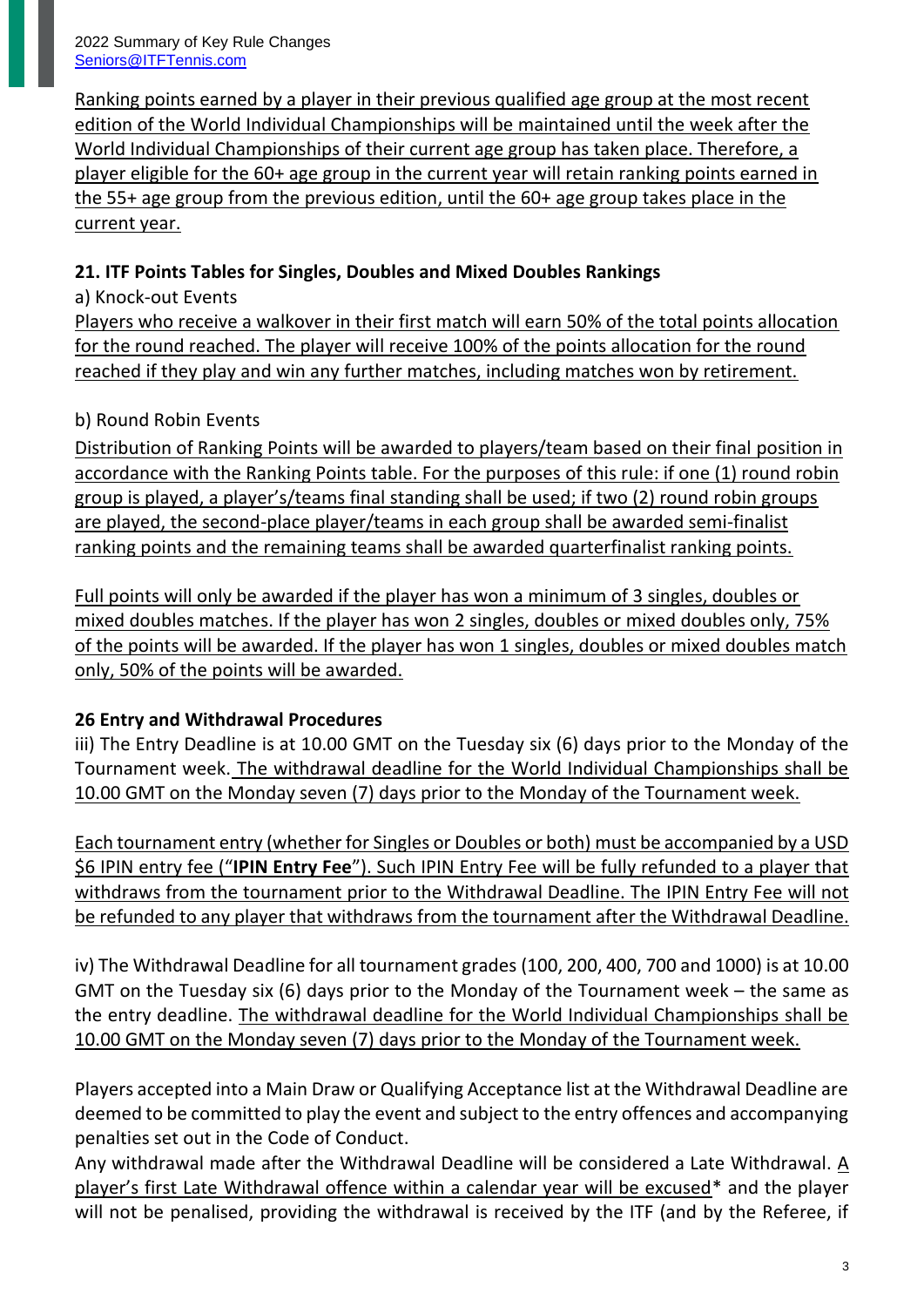submitted after the Withdrawal Deadline) prior to the draw being published. All Withdrawals after the draw has been made will be subject to penalties set out in the Code of Conduct.

A player who wishes to withdraw after the Withdrawal Deadline must withdraw using the player's online IPIN account. In exceptional cases, players may contact the Referee directly using the Official Withdrawal form which can be found on the ITF website and in IPIN. Failure to withdraw will be subject to the penalties provided for a No-Show entry offence in the Code of Conduct at Section III.

## **26 iii.**

Entry deadline and withdrawal deadline for the World Individual Championships shall be 7 days prior to the Monday of the tournament week. However, the entry deadline may be set at 14 days prior for some events. In this case, the withdrawal deadline will remain at 7 days prior.

# **31. Entry Definitions**

## **Late Entries**

Late entries may be added to a draw after the entry deadline at the discretion of the Referee. Late entries must not be seeded (in accordance with their ranking as at the tournament entry deadline) and only to fill empty spaces within a draw (draw size as published on the tournament fact sheet on the ITF website). Any late entry requests may be declined by the Referee if received less than 24 hours before the draw is made. Events within 100, 200 or 400 grade tournaments consisting of 7 or less players/pairs may accept late entries from seeded players at the discretion of the organising committee.

## **43. Format of Play of Round Robin Events**

If a withdrawal occurs after the draws have been made which results in a draw size of 6 or 7 players, and it is reasonably practicable to do so prior to the start of the event, the Referee has discretion to amend the draws. If a draw size of 7 reduces to 6 players, a non-seeded player may be moved to another group to create two groups of 3 players. An elimination draw of 8 players may be changed to a round robin draw if entries reduce to 7 or less players.

## **44. Consolation Events**

Consolation matches at 100, 200 and 400 grade tournaments may be scheduled promptly following the completion of the first matches in the event, which can be on the same day provided players are able to play more than one match per day as outlined in Regulation 40. Players who lose their first match on a later date can be fed into the consolation draw, provided they sign into consolation promptly after losing their first match. The Referee is permitted to amend and re-publish the draw to facilitate this.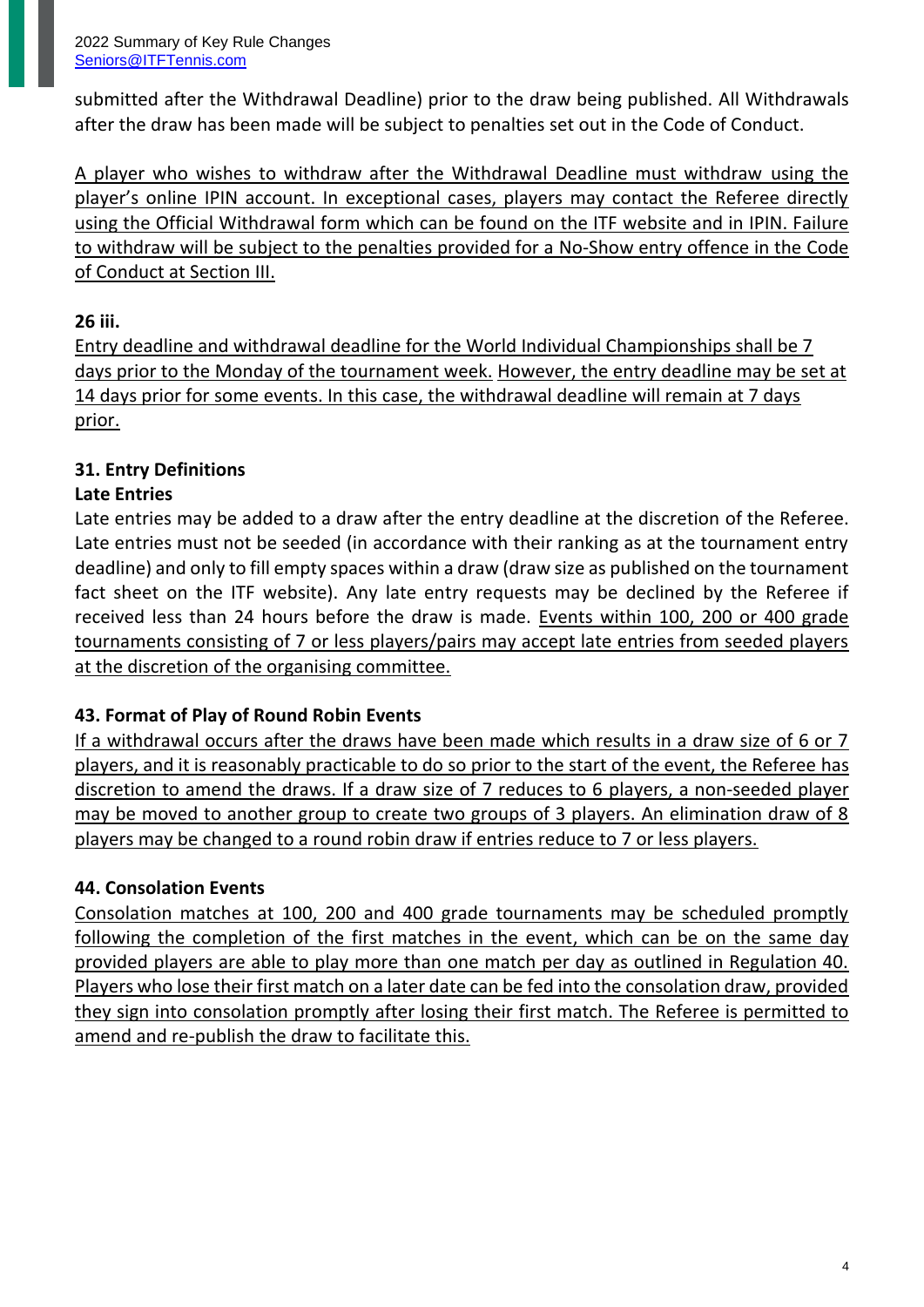#### **SECTION II**

## **REGULATIONS FOR THE ITF YOUNG SENIORS/SENIORS/SUPER-SENIORS WORLD TEAM CHAMPIONSHIPS**

#### **I. THE COMPETITION**

#### **4. Nations Eligible**

The Competition shall be open to Class B and Class C members of the ITF and only players who are eligible to represent a nation in accordance with Section II, Regulation 25 (Eligibility of a Player to Represent a Nation) may be nominated members of the team of that country.

Entry fees to be paid in US Dollars (USD). The Entry Fee for each Team Cup is US\$525.00 for a maximum of 4 players, plus an IPIN fee of US \$6.00 per player. An additional fee for a nonplaying captain (5<sup>th</sup> person) is US\$125.00.

#### **18. Withdrawals**

Any team that withdraws after the player nomination deadline prior to the start of the Competition (as stated on the entry form) will not be refunded the team entry fee and shall be subject to a fine of up to \$1,500.

#### **25. Eligibility of a Player or Captain to Represent a Nation**

25.2 A National Association may apply to the ITF Internal Adjudication Panel to nominate a player or captain who is not eligible under the above Regulations on the basis that the full circumstances of the player's case demonstrate he/she has a sufficient, genuine connection or commitment to life and tennis in the nation that he/she wishes to represent such that an exemption to Regulation 25.1 is warranted. Such an application must be received by the ITF Internal Adjudication Panel at least two months prior to the event for which the player or captain wishes to be nominated.

#### **33. Captains' Meetings**

Should the Captain of a team or the appointed delegate fail to attend the Captains' Meeting without having notified the ITF in advance, the team shall be fined half the amount of the entry fee. Captains are responsible for confirming that all players are present for first day of match play.

#### **38. Seeding**

Seeding will be decided in advance of the event by the ITF Seniors Committee representatives. The number of seeds allocated to each draw is based on entries received and the Format of Play for that respective draw size.

Preliminary seeding will be based on team results using the following metrics:

- Previous Team finishing position and returning players
- ITF Seniors World Team Ranking
- Where two (2) or more players are moving up an age group since the last edition was played, the ITF Seniors World Team Ranking from the age group lower will be considered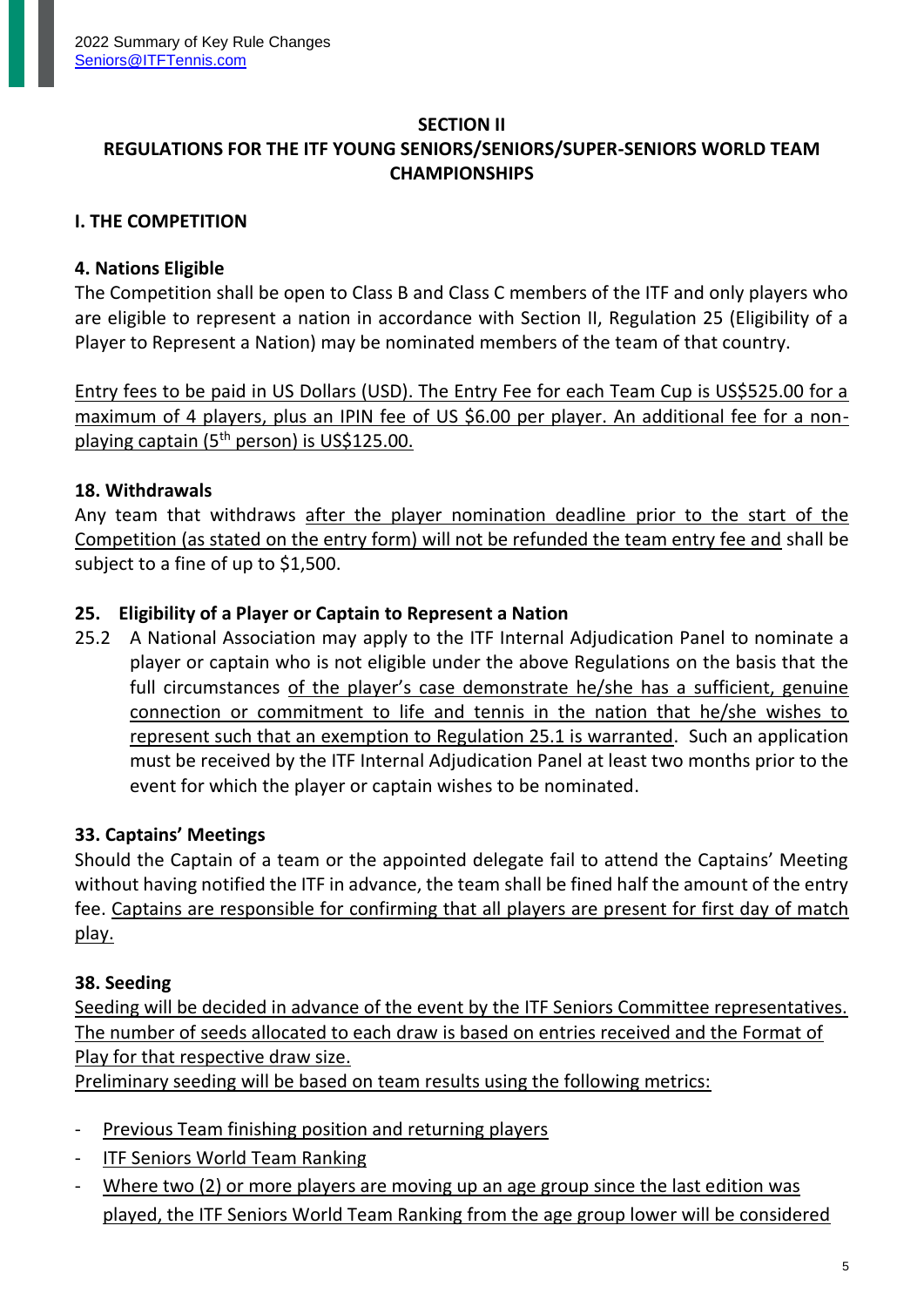Head-to-Head results from the teams in recent years.

The final stage of seeding shall consider player data & results to support decisions on the final seed positions:

- ITF Seniors Rankings of nominated players
- Career high ITF Seniors rankings where players have achieved a Top 10 singles ranking.
- ITF World Tennis Number of nominated players
- Career high professional Men's & Women's rankings up will be considered for the 35 60+ age groups
- Head-to-Head Results from individual players (last 3 editions)

## **SECTION III CODE OF CONDUCT**

## **II. ENTRY OFFENCES**

## **A. Entry Offences**

### **1. Late Withdrawal/No Show**

Any late withdrawal from a player accepted into the Main Draw or Qualifying that occurs after the Withdrawal Deadline shall be considered a late withdrawal. A player's first (1) late withdrawal offence within a calendar year is excused, provided the withdrawal is received by the Referee, if submitted after the Withdrawal Deadline, prior to the publication of the draw. Any unauthorised late withdrawal or any subsequent late withdrawal shall subject a player to sanction points in accordance with the Suspension Point Schedule below.

## **IV. MAJOR OFFENCES**

## **F. Commencement of Penalty**

A suspension imposed on a Player for a Major Offence shall take effect from the later of the following, unless specified otherwise by the Independent Tribunal or the ITF when issuing a suspension:

- (a) the date of notification by the ITF or the Independent Tribunal;
- (b) if the Player is participating in a Tournament on the date of notification, the day after he or she finishes competing in that Tournament.

The revocation of accreditation or denial of access to any ITF tournament, event or Tour imposed on a Related Person shall take effect immediately upon notification.

Any breach by a player or Related Person of the terms of their sanction under this section IV shall be referred to the ITF Internal Adjudication Panel and dealt with pursuant to clause 5 of the *Procedural Rules governing an Internal Adjudication Panel convened under ITF Rules*.

## **APPENDIX I NATIONAL CLOSED CHAMPIONSHIPS**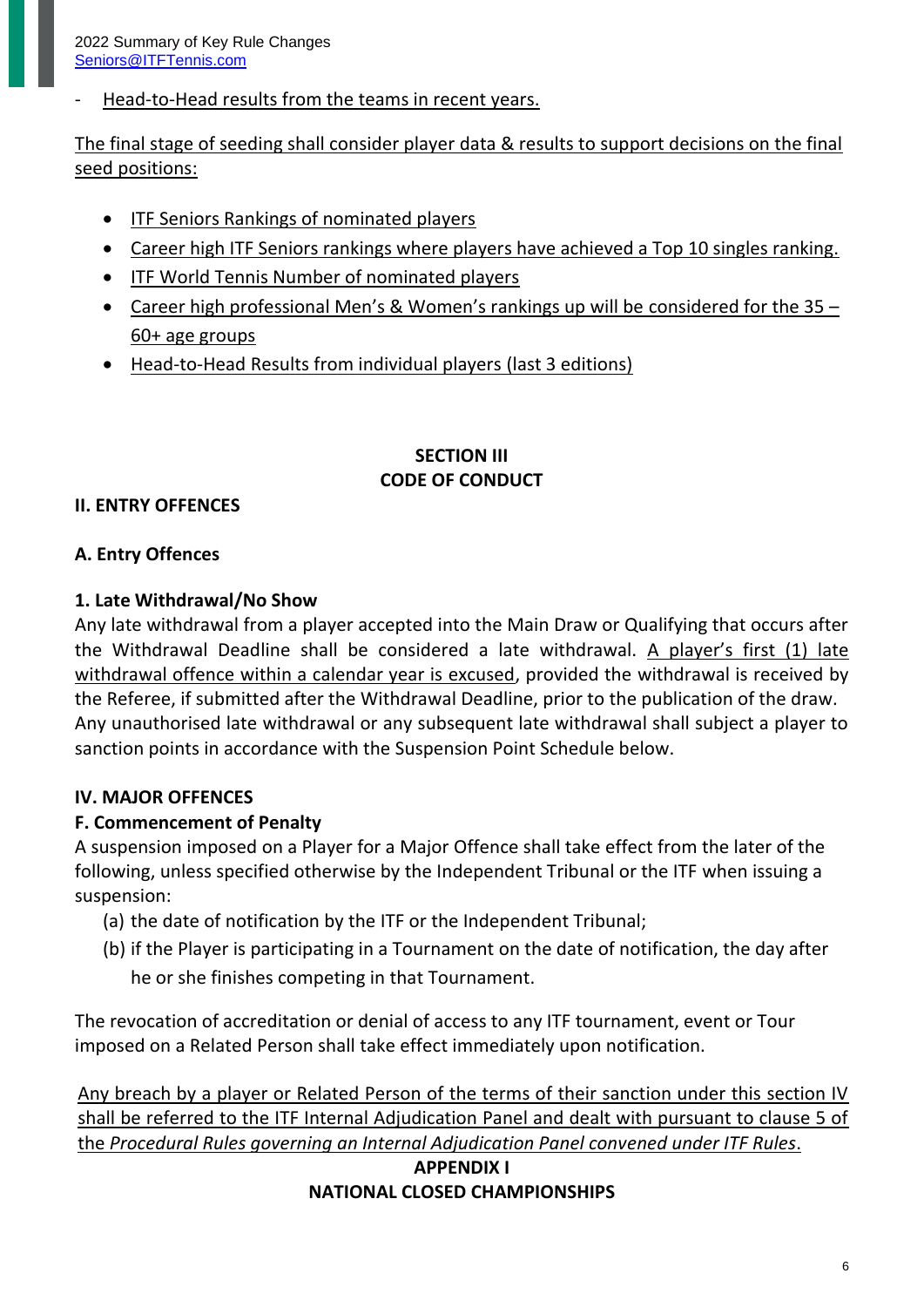3. A National Closed Championships may not be graded higher than Grade 700 level. National Closed Championships shall be subject to the ITF Seniors tournament grading criteria and may be upgraded or downgraded accordingly. Ranking points will be awarded according to the points tables in Section I, Regulation 21.

5. Tournament Organisers must use the official ITF tournament software (TP) for collecting and submitting results to the ITF. Tournament organisers are strongly encouraged to use the online entry facility provided by the ITF.

6. All players must obtain an ITF Seniors IPIN membership to receive ITF ranking points from National Closed events.

## **APPENDIX VI DATA RIGHTS**

## **1. Definitions**

The following terms shall have the following ascribed meanings:

## **"LIVE STREAMING"**

shall mean the transmission and/or making available of coverage from a tournament through a live audio-visual signal by means of the internet, mobile wireless technology or mobile broadcast technology or any similar or derivative technologies.

## **2. Data rights**

(a) Live Streaming

Except for the rights granted directly below, the National Association does not have any rights to carry out or authorize Live Streaming of a tournament.

The National Association may conduct and/or authorise third parties to conduct Live Streaming of the tournament in its domestic territory subject to the following:

- (a) the prior written approval of the ITF in its sole discretion;
- (b) such Live Streaming shall not be transmitted or made available with a less than 30 second delay between the action taking place at the tournament and the Live Streaming being available to viewers;
- (c) such Live Streaming being satisfactorily geoblocked to within the domestic territory of the Tournament;
- (d) the Live Stream being made available to the ITF free of charge and in a timely manner on request for publication on its own digital channels;